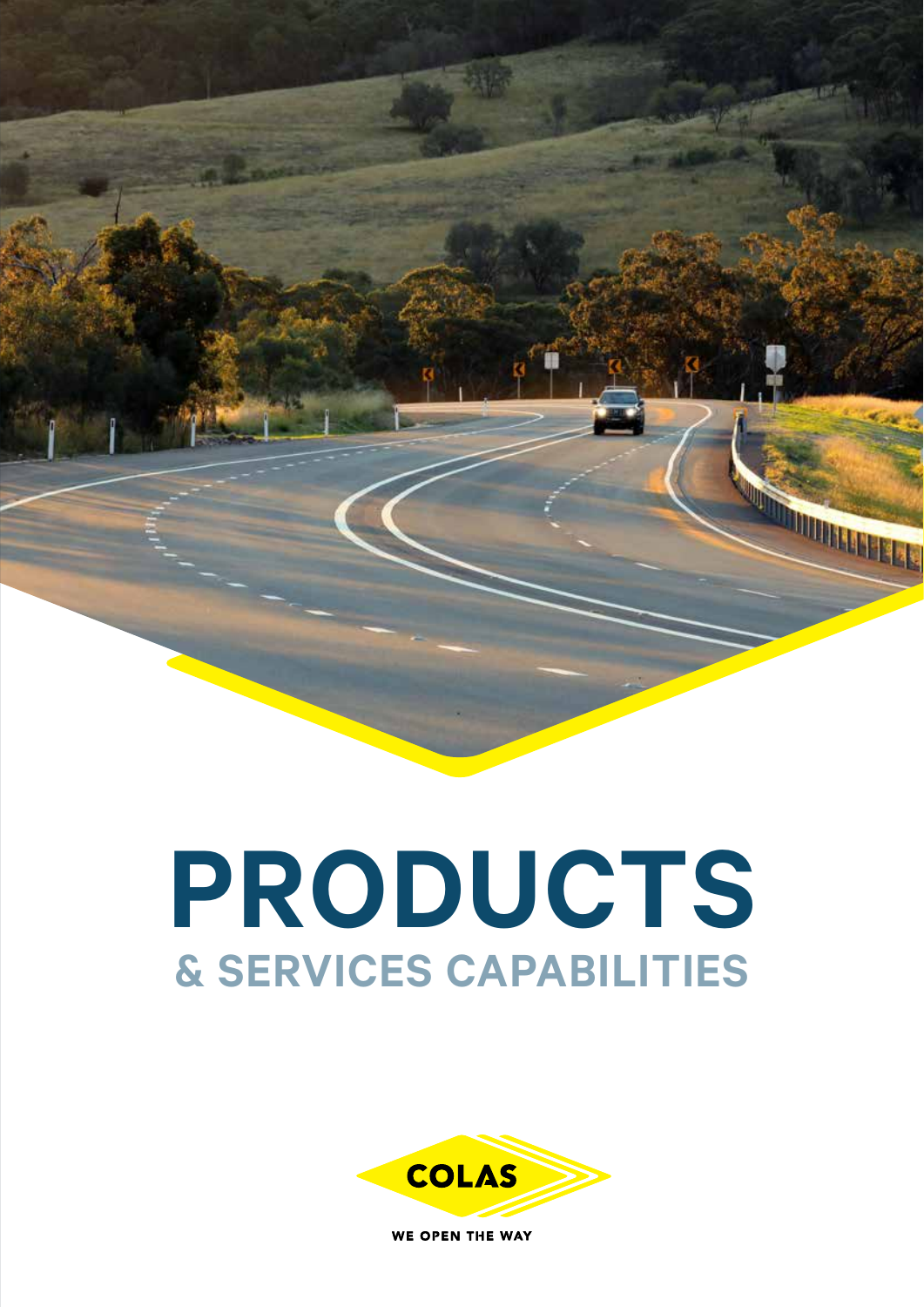### **WE ARE COLAS**

The COLAS Australia Group is a fully integrated bituminous materials supplier and applicator with its own bitumen and quarry resources. Over and above our global capability, we are well positioned through our local subsidiaries to provide a wide range of **Safer Sustainable Solutions** to construct and maintain your flexible pavements through our extensive product range and local contracting services. Our pavement **solutions** are delivered in the **safest** manner with the support of a knowledgeable technical team with the latest equipment. Our bituminous product range has been tailored to provide the road asset owner with the appropriate treatment type to maintain your pavements in the most **sustainable** way during its life cycle. Our products and services range from providing preservation, routine and periodic maintenance treatments, rehabilitation of existing pavements to construction of new pavements.

Maintenance treatments during pavements life cycle



### **OUR PRODUCTS**

Our products have been developed and manufactured to provide the highest quality and best performance outcomes for your traffic and climatic environment. COLAS can supply and pave asphalt mixes which comply with Council and State Road Authority specifications as well as spray all binder types. In addition, we can provide the following specialised products and services:

| <b>MAINTENANCE TYPE</b> | <b>TREATMENT</b>        | <b>PRODUCTS</b>                                                                             |
|-------------------------|-------------------------|---------------------------------------------------------------------------------------------|
| <b>Preservation</b>     | Enrichment              | <b>CRS30</b>                                                                                |
|                         | <b>PME/Rejuvenation</b> | Sealcoat, FRM Sealcoat, GSB88<br>and Biorestor                                              |
|                         | Gravel roads            | Crumb rubber and emulsion<br><b>Graded Seals</b>                                            |
| Routine                 | <b>Crack Sealing</b>    | SAMIfilla (hot & cold) & Crack Stix                                                         |
|                         | Cold mix for patching   | Pavefix & Ecomac                                                                            |
|                         | Hotmix patching         | Dense graded asphalt                                                                        |
| Periodic                | Spray sealing           | Crumb rubber, Polymer, Emulsion,<br>Antihoon, Urban and Cape Seals                          |
|                         | Microsurfacing          | Colmat L for overlays and Colrut<br>for rut filling                                         |
|                         | Asphalt overlays        | Dense graded asphalt, SMA,<br>Crumb Rubber Asphalt, Fricseal<br>thin layer asphalt          |
|                         | Noise reduction         | Rugosoft and OGA                                                                            |
|                         | Line marking            | Flowell                                                                                     |
| <b>Rehabilitation</b>   | Prime                   | <b>Bioprime, emulsion and cutback</b><br>primes                                             |
|                         | <b>Tack coat</b>        | <b>Trackless Tack Coat &amp; Bond</b><br><b>Coat emulsions</b>                              |
|                         | <b>Stabilisation</b>    | <b>Emulsion plant mix</b>                                                                   |
|                         | <b>Spray sealing</b>    | Crumb rubber, Polymer, Emulsion<br>and Cape Seals                                           |
|                         | <b>Asphalt</b>          | <b>EME2, Crumb Rubber Asphalt,</b><br><b>SMA, Dense graded asphalt</b><br>and IBrid asphalt |

For more details of these products please visit **www.colas.com.au**  to download brochures and videos.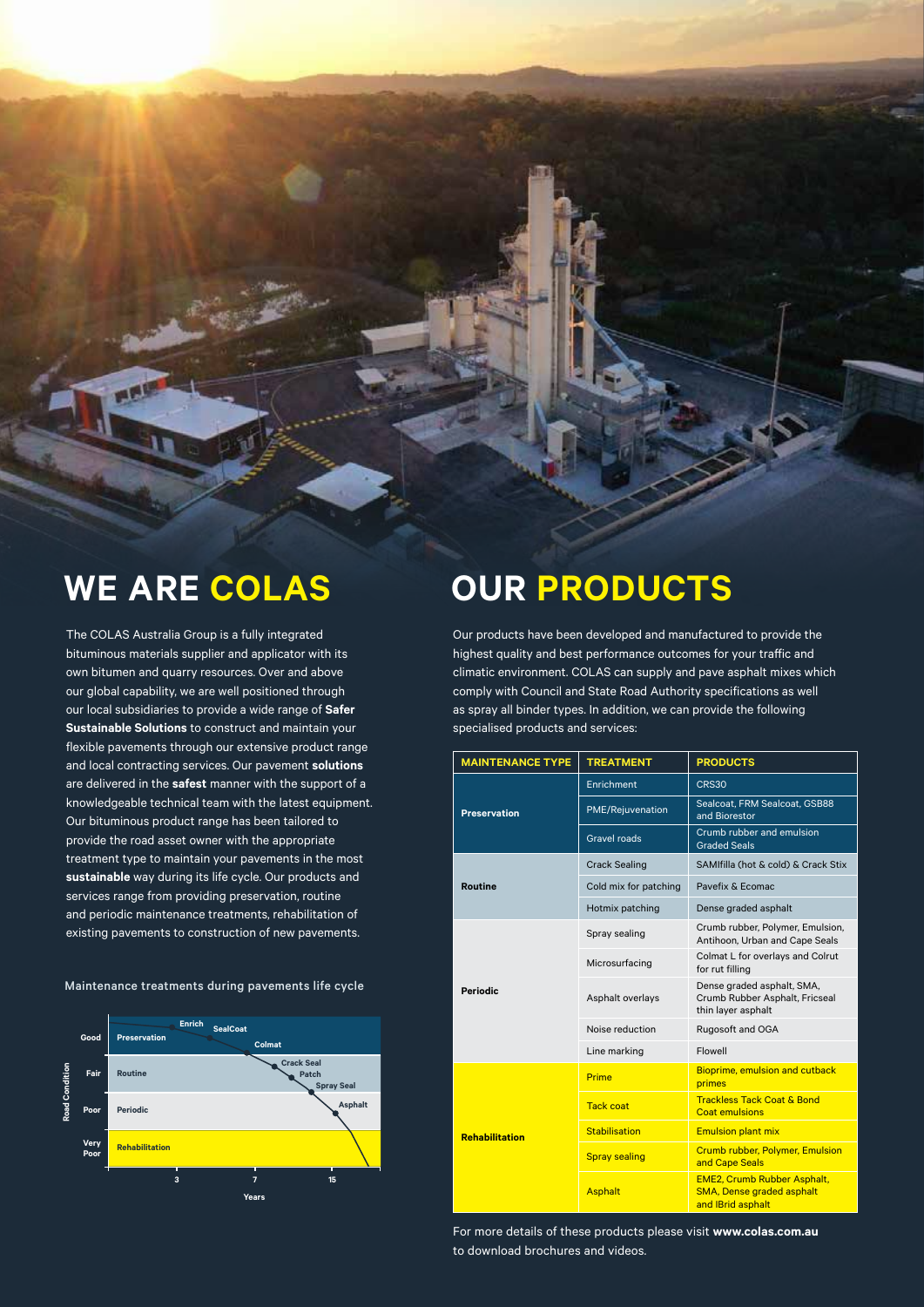## **OUR SERVICES**

To deliver these products COLAS have state-based manufacturing and contracting resources located across Australia.

| <b>STATE</b>           | <b>COMPANY</b>                   | <b>ACTIVITY</b>                |
|------------------------|----------------------------------|--------------------------------|
| Queensland             | COLAS OLD                        | Asphalt                        |
|                        |                                  | <b>Spray sealing</b>           |
|                        | SAMI Bitumen Technologies        | <b>Bitumen Import terminal</b> |
|                        |                                  | <b>Emulsion and PMBs</b>       |
|                        | <b>Hutchison Quarry</b>          | Quarrying                      |
| <b>New South Wales</b> | <b>COLAS NSW</b>                 | Asphalt                        |
|                        |                                  | <b>Spray sealing</b>           |
|                        | <b>SAMI Bitumen Technologies</b> | <b>Emulsion and PMBs</b>       |
| Victoria               | Centre State Asphalt             | Asphalt                        |
|                        | <b>Primal Surfacing</b>          | <b>Spray sealing</b>           |
|                        | In Roads                         | <b>Spray sealing</b>           |
|                        | <b>Western Quarries</b>          | Quarrying                      |
|                        | SAMI Bitumen Technologies        | Bitumen Import terminal        |
|                        |                                  | <b>Emulsion and PMBs</b>       |
| South Australia        | <b>Topcoat Asphalt</b>           | Asphalt                        |
| <b>Tasmania</b>        | Eastern Arm Resources            | Quarrying                      |
| Western Australia      | COLAS WA                         | <b>Spray sealing</b>           |
|                        | SAMI Bitumen Technologies        | <b>Bitumen Import terminal</b> |
|                        |                                  | <b>Emulsion and PMBs</b>       |
| Australia              | <b>COLAS Solutions</b>           | Preservation                   |
|                        |                                  | Microsurfacing                 |
|                        | Dust-a-Side                      | Dust palliation                |





#### **Our services and products are not limited to the above and include:**

- transport and on-site storage of binders
- mobile asphalt and crumb rubber blending plants
- on-site quality control testing laboratories and services
- spray seal and asphalt mix designs
- asset condition assessments and advice on best value asset maintenance expenditure
- research and development at our Central laboratory in Paris

At COLAS our focus is to work with our clients to provide innovative and sustainable outcomes to help them deliver their projects on budget and on time. No job is too big or too small from delivering large infrastructure projects to performing maintenance activities. We can provide these products and services individually or package them to suit your requirements.

Through our global network COLAS are able to gain access to the latest technology in the manufacturing and application of binders and asphalt products. This is under pinned by our close linkages with SAMI Bitumen Technologies for sourcing our binders and association with other COLAS companies in Australia like VSA and Dust-A-Side.